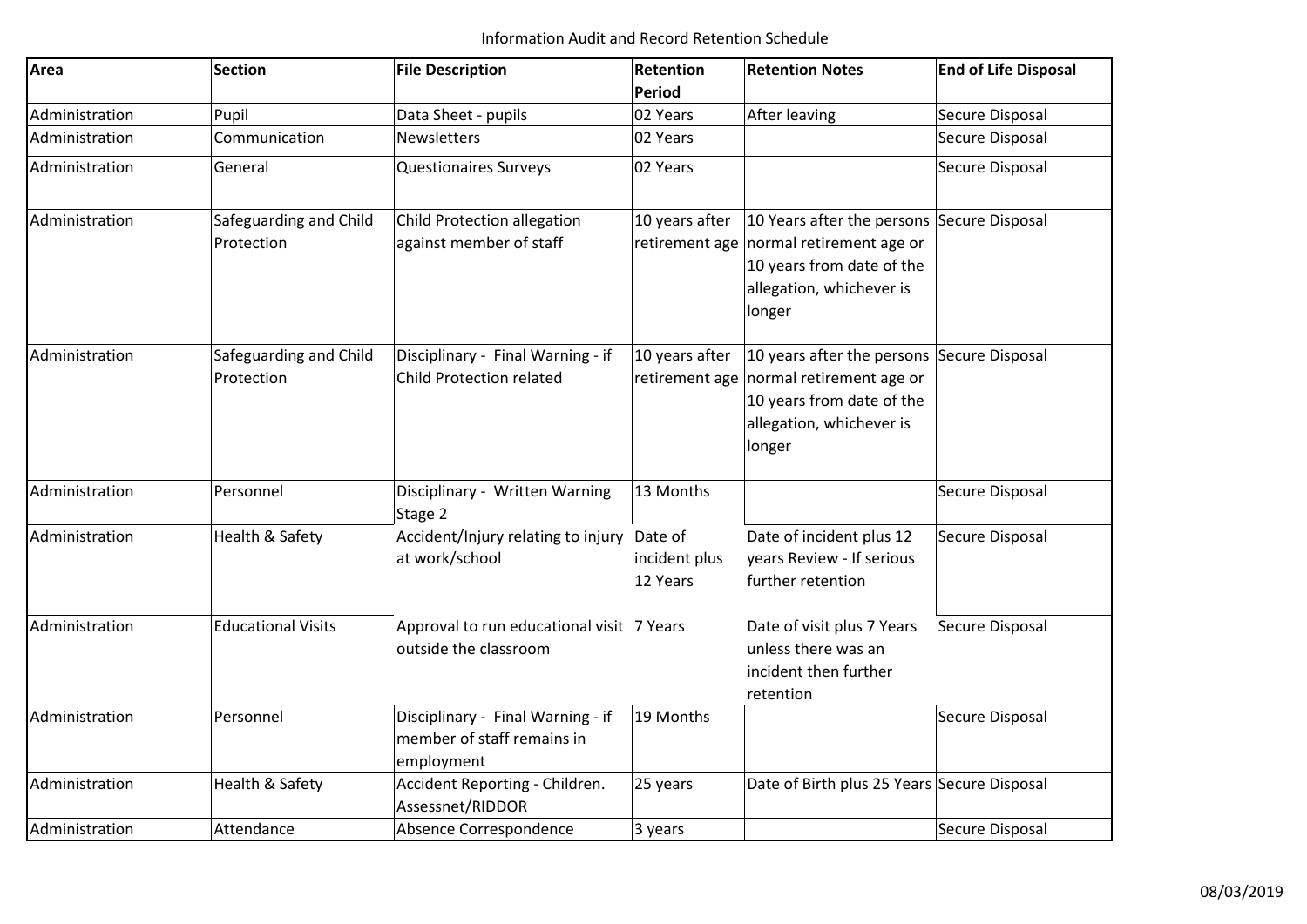| Area           | <b>Section</b>      | <b>File Description</b>                            | Retention<br><b>Period</b> | <b>Retention Notes</b>           | <b>End of Life Disposal</b> |
|----------------|---------------------|----------------------------------------------------|----------------------------|----------------------------------|-----------------------------|
| Administration | Attendance          | Attendance Register of<br><b>Admissions - SIMS</b> | 4 Years                    |                                  | Secure Disposal             |
| Administration | Personnel           | <b>Maternity Pay Records</b>                       | 4 Years                    |                                  | Secure Disposal             |
| Administration | Communication       | Correspondence                                     | 4 years                    | Review at 4 years                | Secure Disposal             |
| Administration | Pupil               | Minutes of meetings with<br>parents/pupils         | 4 years                    | Review at 4 years                | Secure Disposal             |
| Administration | Health & Safety     | <b>COSHH</b>                                       | 41 Years                   |                                  | Secure Disposal             |
| Administration | Health & Safety     | Asbestos - LAMP and Asbestos<br>Report             | 41 Years                   |                                  | Secure Disposal             |
| Administration | DFE/Local Authority | <b>Census Returns</b>                              | 6 Years                    |                                  | Secure Disposal             |
| Administration | Health & Safety     | Accident Reporting - Adults.<br>Assessnet/RIDDOR   | 6 Years                    | Date of accident plus 6<br>years | Secure Disposal             |
| Administration | Personnel           | Staff records appointment -<br>unsuccessful        | 7 Months                   |                                  | Secure Disposal             |
| Administration | General             | Minutes of meetings                                | 7 Years                    |                                  | Secure Disposal             |
| Administration | Personnel           | Head Teacher appointment all<br>records            | 7 Years                    |                                  | Secure Disposal             |
| Administration | Personnel           | <b>Staff Personnel Files</b>                       | 7 Years                    |                                  | Secure Disposal             |
| Administration | Health & Safety     | <b>Fire Precaution Log Books</b>                   | 7 Years                    |                                  | Secure Disposal             |
| Administration | Personnel           | <b>Retirement Benefits Records</b>                 | 7 Years                    |                                  | Secure Disposal             |
| Administration | Premises            | Lettings                                           | 7 Years                    |                                  | Secure Disposal             |
| Administration | Premises            | Maintenance records & Log<br><b>Books</b>          | 7 Years                    |                                  | Secure Disposal             |
| Administration | Management          | <b>Planned Admission Number PAL</b>                | 7 Years                    |                                  | Secure Disposal             |
| Administration | General             | <b>General Files</b>                               | 7 Years                    |                                  | Secure Disposal             |
| Administration | Health & Safety     | <b>Visitors Log</b>                                | 7 Years                    | Review at 7 years                | Secure Disposal             |
| Administration | PFA                 | PFA records                                        | 7 Years                    | Review at 7 years                | Secure Disposal             |
| Administration | PFA                 | Minutes of meetings                                | 7 years                    |                                  | Secure Disposal             |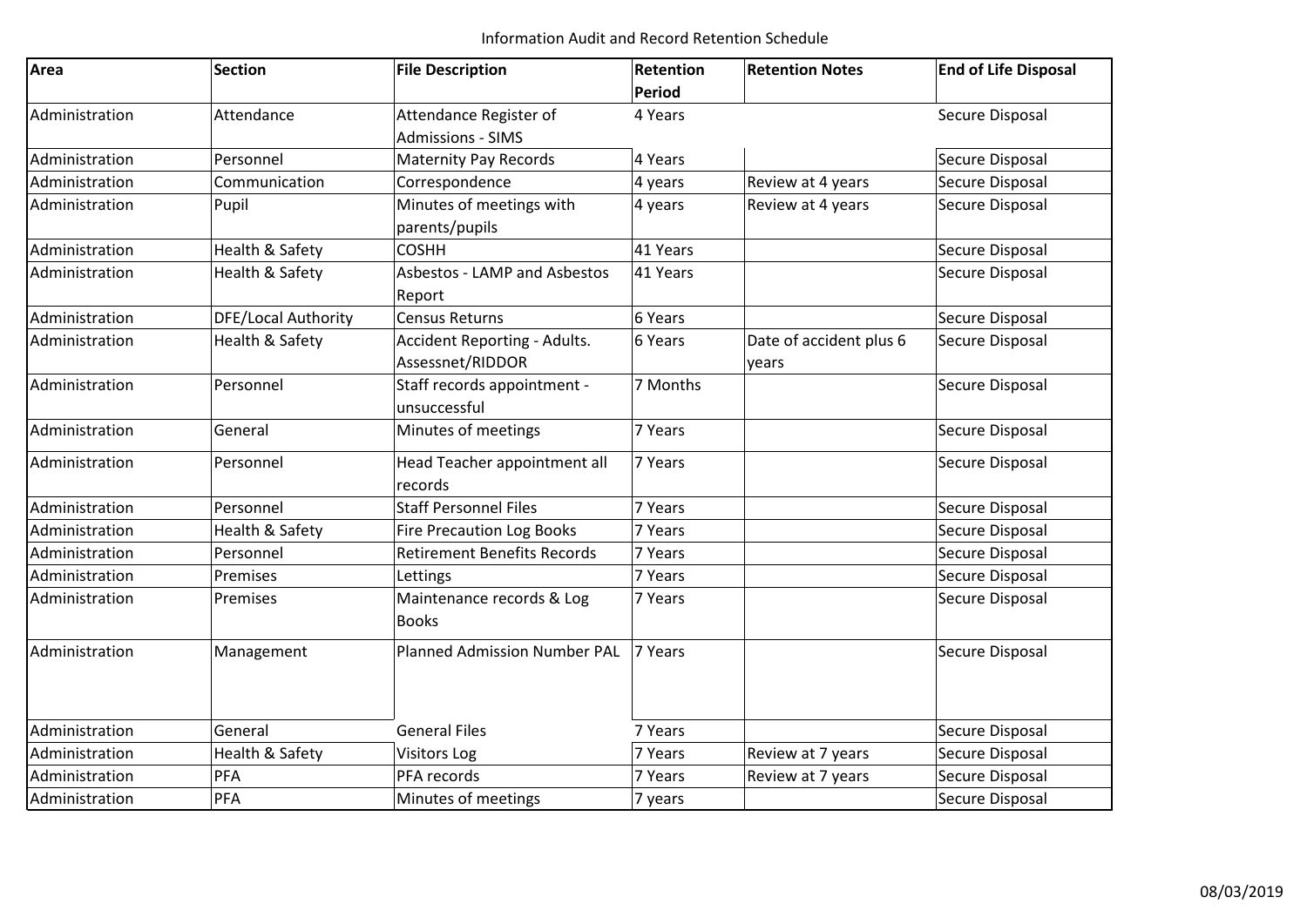| Area           | <b>Section</b>            | <b>File Description</b>                     | <b>Retention</b> | <b>Retention Notes</b>  | <b>End of Life Disposal</b> |
|----------------|---------------------------|---------------------------------------------|------------------|-------------------------|-----------------------------|
|                |                           |                                             | Period           |                         |                             |
| Administration | Personnel                 | Staff - sucessful candidate                 | Add to the       |                         |                             |
|                |                           | records, incl Head Teacher                  | staff personnel  |                         |                             |
|                |                           |                                             | file             |                         |                             |
| Administration | Personnel                 | Pre employment vetting for right Add to the |                  |                         |                             |
|                |                           | to work in UK                               | staff personnel  |                         |                             |
|                |                           |                                             | file             |                         |                             |
| Administration | Personnel                 | Pre employment vetting for DBS              | Add to the       |                         | Secure Disposal             |
|                |                           |                                             | staff personnel  |                         |                             |
|                |                           |                                             | file if          |                         |                             |
|                |                           |                                             | necessary        |                         |                             |
| Administration | <b>Educational Visits</b> | Parental Consent Forms for trips            | Conclusion of    |                         | Secure Disposal             |
|                |                           | where there as been no major                | the trip         |                         |                             |
|                |                           | incident                                    |                  |                         |                             |
| Administration | Pupil                     | Pupil Records - SIMS                        | CTF to next      |                         | Secure Disposal             |
|                |                           |                                             | school. Only     |                         |                             |
|                |                           |                                             | retain whilst    |                         |                             |
|                |                           |                                             | pupil is at      |                         |                             |
|                |                           |                                             | school.          |                         |                             |
| Administration | Pupil                     | <b>Assessment Results incl SATS</b>         | CTF to next      | The next school to keep | Secure Disposal             |
|                |                           |                                             | school. Only     | DOB plus 25 Years       |                             |
|                |                           |                                             | retain whilst    |                         |                             |
|                |                           |                                             | pupil is at      |                         |                             |
|                |                           |                                             | school.          |                         |                             |
| Administration | <b>Educational Visits</b> | Parental Consent Forms for trips            | DOB of the       |                         | Secure Disposal             |
|                |                           | where there as been a major                 | pupil involved   |                         |                             |
|                |                           | incident                                    | plus 25 years    |                         |                             |
| Administration | Premises                  | Leases of property to school-               | Expiry of lease  |                         | Secure Disposal             |
|                |                           | Wraggy                                      | plus 6 Years     |                         |                             |
|                |                           |                                             |                  |                         |                             |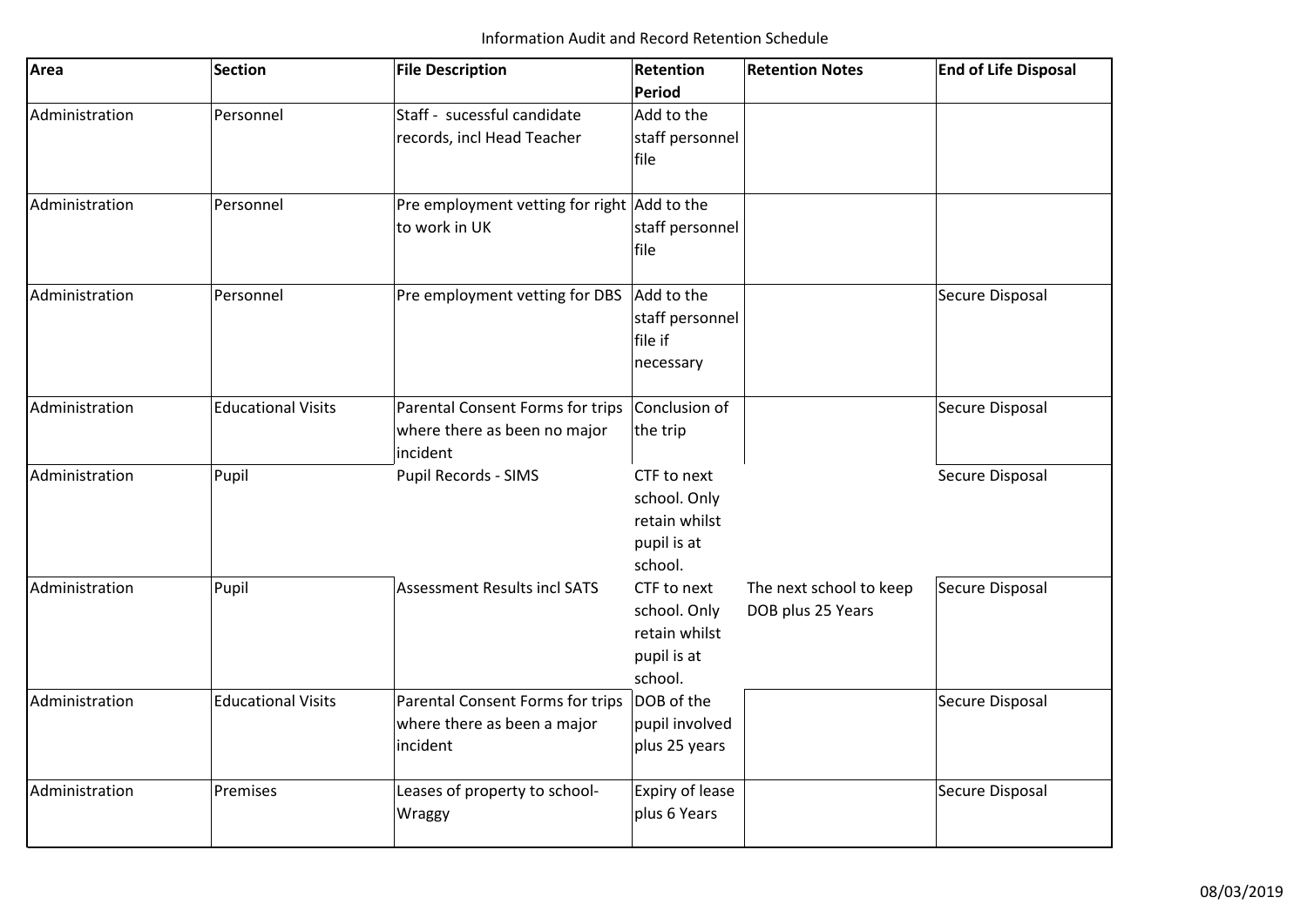| Area                      | <b>Section</b>         | <b>File Description</b>                      | Retention                     | <b>Retention Notes</b>  | <b>End of Life Disposal</b> |
|---------------------------|------------------------|----------------------------------------------|-------------------------------|-------------------------|-----------------------------|
|                           |                        |                                              | <b>Period</b>                 |                         |                             |
| Administration            | Health & Safety        | <b>Risk Assessments</b>                      | Life of                       |                         | Secure Disposal             |
|                           |                        |                                              | Assessment                    |                         |                             |
|                           |                        |                                              | plus 3 years                  |                         |                             |
| Administration            | Safeguarding and Child | Child Protection Records held in             | Pass to next                  | The next school to keep | Secure Disposal             |
|                           | Protection             | separate file from pupil record              | school and<br>destroy.        | DOB plus 25 Years       |                             |
| Administration            | Premises               | Plans of School                              | Permanent                     |                         |                             |
| Administration            | Pupil                  | <b>Medical Health Care Plan</b>              | Pass to next                  | The next school to keep |                             |
|                           |                        |                                              | school and<br>destroy.        | DOB plus 25 Years       |                             |
| Administration            | Personnel              | Disciplinary - Final Warning -               | Until                         |                         | Secure Disposal             |
|                           |                        | case not found                               | conclusion of                 |                         |                             |
|                           |                        |                                              | case                          |                         |                             |
| Administration            | Health & Safety        | <b>General Accident log</b>                  | 7 Years                       |                         | Secure Disposal             |
| <b>Central Government</b> | DFE/Local Authority    | Returns made to Central<br>Government        | 7 Years                       |                         | Secure Disposal             |
| <b>Central Government</b> | <b>OFSTED</b>          | OFSTED reports                               | Life of report<br>then review |                         | Secure Disposal             |
| <b>Central Government</b> | <b>DFE</b>             | <b>Circulars from Central</b>                | Operational                   |                         | Secure Disposal             |
|                           |                        | Government                                   | Use                           |                         |                             |
| Financial                 | Financial              | Loans and Grants managed by<br>school        | 12 Years                      | from last payment date  | Secure Disposal             |
| Financial                 | <b>School Meals</b>    | <b>School Meal summary Sheets</b>            | 7 Years                       |                         | Secure Disposal             |
| Financial                 | Financial              | <b>Budget Information and Annual</b>         | 7 years                       | life plus 3             | Secure Disposal             |
|                           |                        | <b>Budget Statement, including</b><br>papers |                               |                         |                             |
| Financial                 | Financial              | <b>School Meal Registers</b>                 | 7 Years                       |                         | Secure Disposal             |
| Financial                 | Financial              | <b>Time Sheets</b>                           | 7 Years                       |                         | Secure Disposal             |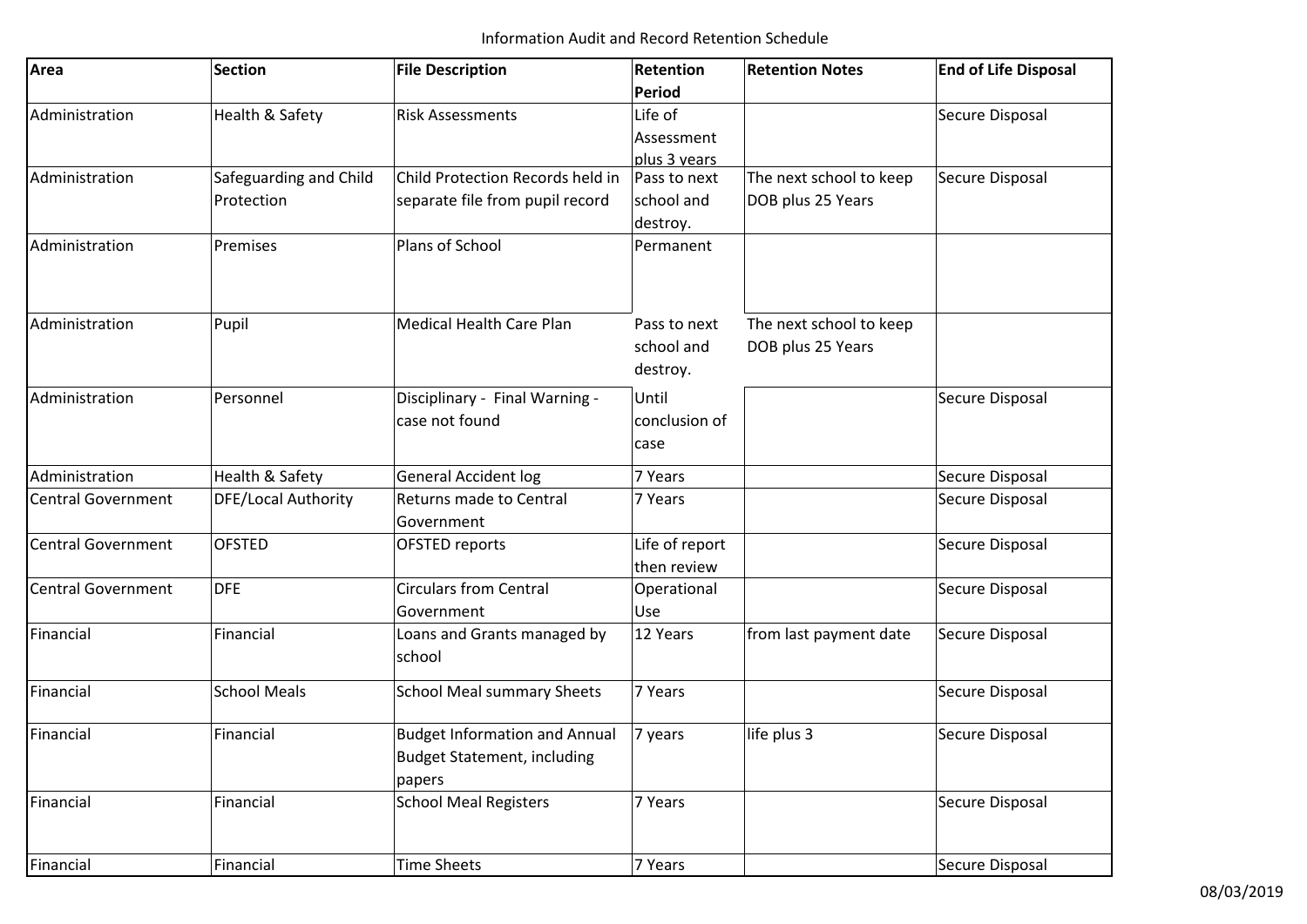| Area      | <b>Section</b>  | <b>File Description</b>                                             | Retention<br><b>Period</b>   | <b>Retention Notes</b>         | <b>End of Life Disposal</b> |
|-----------|-----------------|---------------------------------------------------------------------|------------------------------|--------------------------------|-----------------------------|
| Financial | Financial       | Inventory                                                           | 7 Years                      |                                | Secure Disposal             |
| Financial | Financial       | Burglary, theft, vandalism report 7 Years<br>forms                  |                              |                                | Secure Disposal             |
| Financial | Financial       | <b>Annual Accounts</b>                                              | 7 Years                      |                                | <b>Standard Disposal</b>    |
| Financial | Financial       | Invoices, receipts, order books,<br>requisitions, delivery notices  | 7 Years                      |                                | Secure Disposal             |
| Financial | Financial       | Records relating to collection &<br>banking of Monies               | 7 Years                      |                                | Secure Disposal             |
| Financial | Financial       | Records relating to the<br>identification and collection of<br>debt | 7 Years                      |                                | Secure Disposal             |
| Financial | Financial       | <b>Free School Meals Registers</b>                                  | 7 Years                      |                                | Secure Disposal             |
| Financial | Local Authority | <b>Employers Liability Insurance</b><br>Certificate                 | Closure of<br>school plus 40 | Held by the Local<br>Authority | Secure Disposal             |
| Governor  | Governance      | <b>Questionaires Surveys</b>                                        | 02 Years                     |                                | Secure Disposal             |
| Governor  | Governance      | <b>Annual Reports</b>                                               | 11 years                     |                                | Secure Disposal             |
| Governor  | Governance      | <b>Policy Documents</b>                                             | 3 years                      |                                | Secure Disposal             |
| Governor  | Governance      | Change of status e.g. acadamy,<br>special status                    | 4 years                      |                                | Secure Disposal             |
| Governor  | Governance      | <b>Action Plans</b>                                                 | 4 years                      | life plus 3                    | Secure Disposal             |
| Governor  | Governance      | Meetings, Agenda (not with<br>Minutes)                              | 6 Years                      |                                | Secure Disposal             |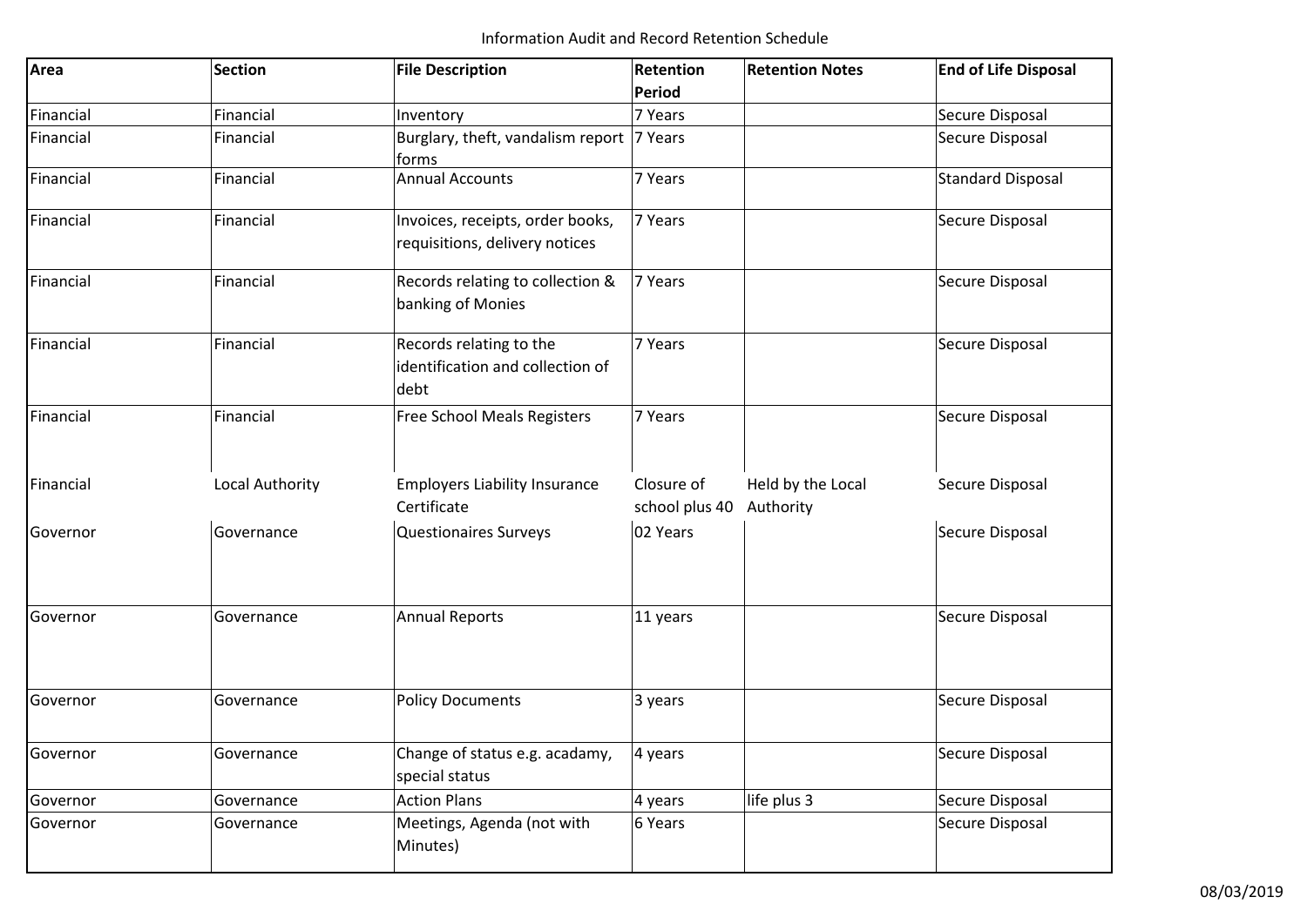| Area                | <b>Section</b>  | <b>File Description</b>                                             | <b>Retention</b><br>Period | <b>Retention Notes</b>                             | <b>End of Life Disposal</b> |
|---------------------|-----------------|---------------------------------------------------------------------|----------------------------|----------------------------------------------------|-----------------------------|
| Governor            | Governance      | Reports presented to the                                            | 6 Years                    |                                                    | Secure Disposal             |
|                     |                 | Governing Body NOT mentioned                                        |                            |                                                    |                             |
| Governor            | Governance      | Complaints dealt with by                                            | 7 Years                    | Review at 7 years                                  | Secure Disposal             |
|                     |                 | Governing Body                                                      |                            |                                                    |                             |
| Governor            | Governance      | <b>General Correspondence</b>                                       | 7 years                    |                                                    | Secure Disposal             |
| Governor            | Health & Safety | <b>H&amp;S Policy</b>                                               | Life of Policy             |                                                    | Secure Disposal             |
|                     |                 |                                                                     | plus 3 years               |                                                    |                             |
| Governor            | Governance      | Meetings, Minutes & 1 copy of<br>Agenda                             | Permanent                  |                                                    | Permanent                   |
| Governor            | Governance      | Reports presented to the<br>Governing Body mentioned in<br>minutes  | Permanent                  |                                                    | Permanent                   |
| Governor            | Governance      | Instruments of<br>Governance/Articles of                            | Permanent                  |                                                    | Permanent                   |
| <b>Head Teacher</b> | Management      | <b>School Development Plans</b>                                     | 10 years                   | from closure of plan                               | Secure Disposal             |
| <b>Head Teacher</b> | <b>SEN</b>      | Statements and all information<br>provided to parents               | 25 years                   | Date of Birth plus 25 Years Secure Disposal unless | subject to a legal hold     |
| <b>Head Teacher</b> | <b>SEN</b>      | <b>Accessibility Strategy</b>                                       | 25 years                   | Date of Birth plus 25 Years Secure Disposal unless | subject to a legal hold     |
| <b>Head Teacher</b> | <b>SEN</b>      | SEN Files, reviews, EHCP And all<br>information provided to parents | 25 years                   | Date of Birth plus 25 Years Secure Disposal unless | subject to a legal hold     |
| <b>Head Teacher</b> | Management      | Professional Development Plans                                      | 4 Years                    |                                                    | Secure Disposal             |
| <b>Head Teacher</b> | Management      | Prospectus                                                          | 4 Years                    |                                                    | <b>Standard Disposal</b>    |